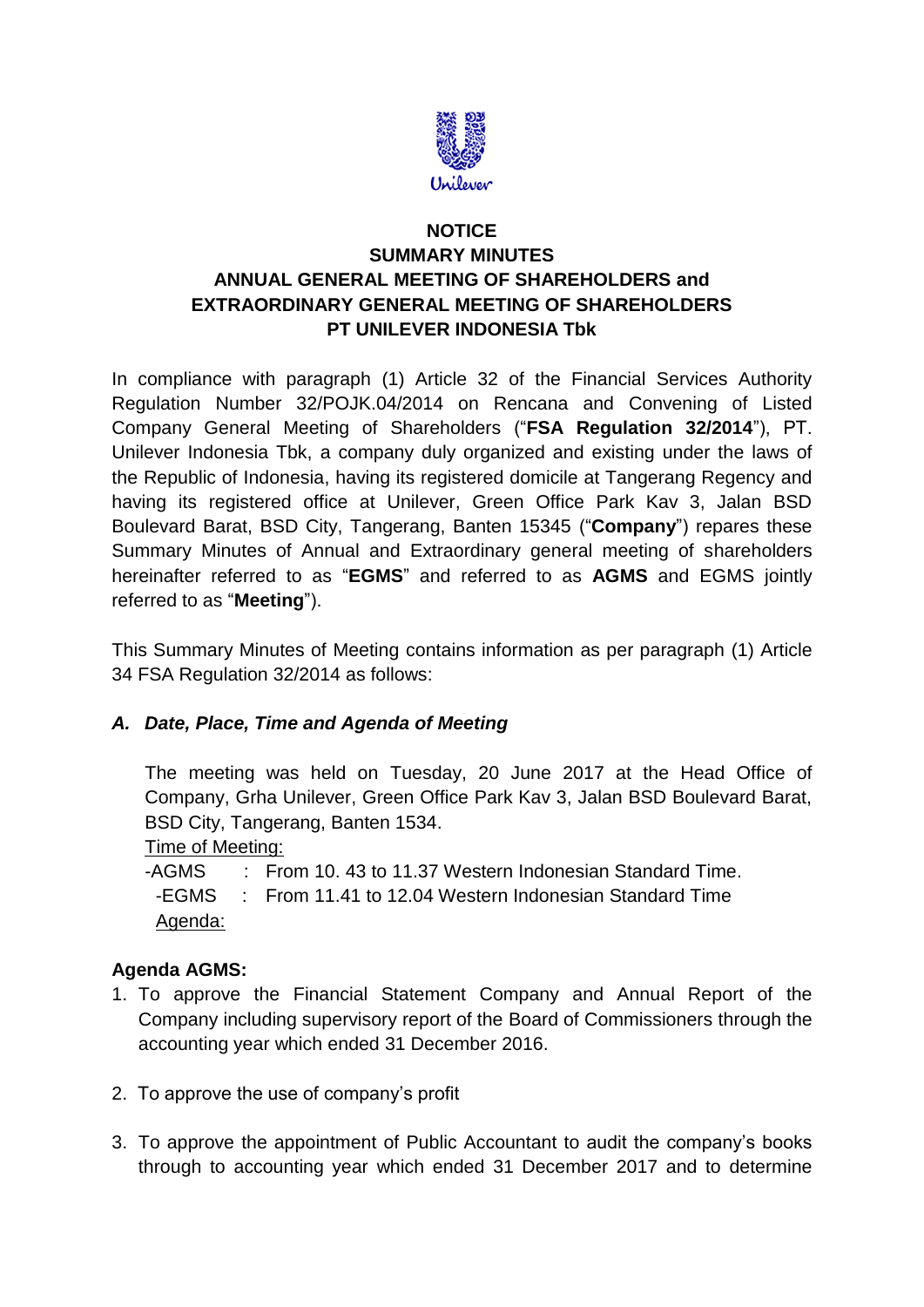amount of fee for the Public Accountant and other requirements as necessary.

- 4. a. To reappoint the members of the Board of Directors and to confirm the composition of the members of Board of Commissioners.
	- b. To fix the amount of remuneration of the Board of Directors and Board of Commissioners of the Company for the accounting year which will end on 31 December 2017.

## **Agenda of AGMS:**

- 1. To approve the proposed material Loan Agreement from Unilever Finance International AG, Switzerland.
- 2. To approve the proposed Fixed Benefit Pension Fund of the company

## *B. Members of Board of Directors and Board of Commissioners being present at the Meeting*

## **Board of Directors:**

- President Director :Mr. Hemant Bakshi;
- Director :Mrs. Enny Hartati;
- Director :Mr. Tevilyan Yudhistira Rusli;
- Director Independen :Mr. Sancoyo Antarikso;
- Director :Mrs. AnnemariekedeHaan:
- Director :Mr. Willy Saelan;
- Director :Mrs. Amparo Cheung Aswin;
- Director :Mr. Vikas Gupta;
- Director :Mrs. Hernie Raharia: and
- Director :Mr. Jochanan Senf

#### **Board of Commissioners:**

- President Commissioner : Mr. Maurits Daniel Rudolf Lalisang;
- Independent Commissioner : Mr. Cyrillus Harinowo:
	-
- Independent Commissioner : Mr. Erry Firmansyah;
	-
- Independent Commissioner : Mr. Hikmahanto Juwana ; and
- Independent Commissioner : Mr. Mahendra Siregar.
- *C. The number of shares with valid voting rights which holders/owners are present in person or by proxy at the Meeting and percentage of all voting shares issued by the Company is 7.630.000.000 as listed below:*

| Number of Shares | Percentage |
|------------------|------------|
|------------------|------------|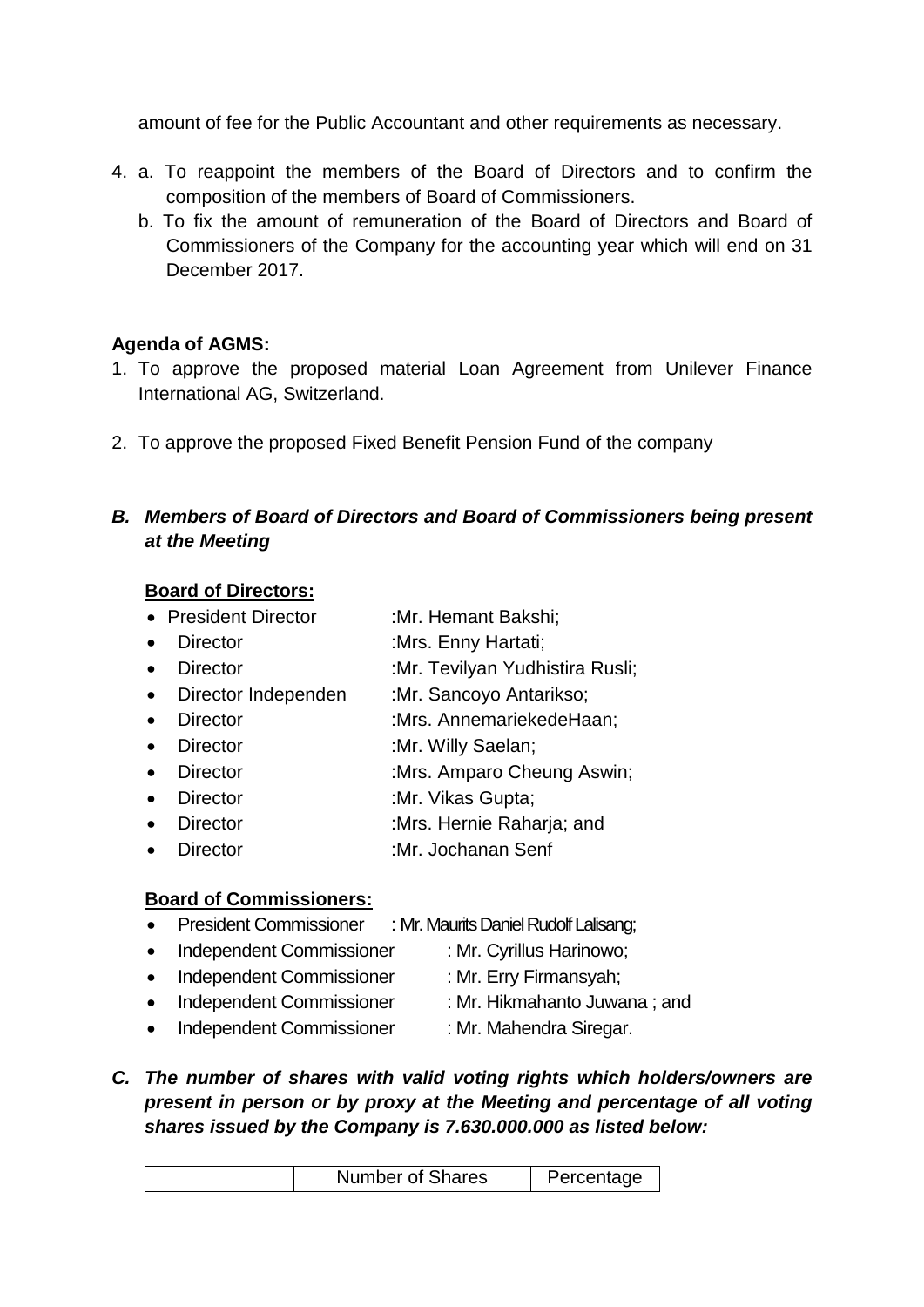| <b>AGMS</b> | i 17.027.113.231 | 92,0985% |
|-------------|------------------|----------|
| EGMS        | 7.027.084.431    | 92,0981% |

#### *D. Questions and/or Opinions relating to the Agenda of Meeting*

At the end of the discussion, the Chairman of Meeting allows opportunity to the shareholders or proxies to raise questions and/or to express opinions.

## *E. The number of shareholders raising questions and/or express opinions relating to the Agenda of Meeting*

|                 |        | <b>Number</b>       | 0f | Number                            | of | shares | Held | or |
|-----------------|--------|---------------------|----|-----------------------------------|----|--------|------|----|
|                 |        | <b>Shareholders</b> |    | Represented by the Owners/Holders |    |        |      |    |
| <b>AGMS:</b>    |        |                     |    |                                   |    |        |      |    |
| - First Agenda  | ٠      |                     |    | 5.300                             |    |        |      |    |
| - Second Agenda | ٠      | $\overline{2}$      |    | 8.300                             |    |        |      |    |
| - Third agenda  | ٠      | 2                   |    | 9.300                             |    |        |      |    |
| - Fourth agenda |        | 2                   |    | 9.300                             |    |        |      |    |
| <b>EGMS:</b>    | ٠<br>٠ |                     |    |                                   |    |        |      |    |
| - First Agenda  | ٠      | 3                   |    | 12.600                            |    |        |      |    |
| - Second Agenda |        |                     |    | 5.300                             |    |        |      |    |

Detailed questions raised and answers given can be seen at the company's website www.unilever.co.id

#### *F. Resolution Procedure*

#### F.1 AGMS

In accordance with paragraph 15.8 Article 15 of the Company's Articles of Association which is also set out in the Meeting Rules of Conduct distributed to the shareholders and their proxies at the Meeting, resolution was adopted on a consensus basis failing which, resolution shall be adopted by majority of affirmative votes of more than 1/2 (half) of the votes validly cast at the Meeting.

The proposed resolution to all agenda of AGMS has been consented by way of voting as shown in section G below.

#### F.2 EGMS

In accordance with paragraph 15.8 Article 15 of the Company's Articles of Association which is also set out in the Meeting Rules of Conduct distributed to the shareholders and proxies who were present at the Meeting, resolution was adopted on a consensus basis, failing which, the resolution shall be adopted by majority of affirmative votes of more than 1/2 (half) of the votes validly cast at the Meeting.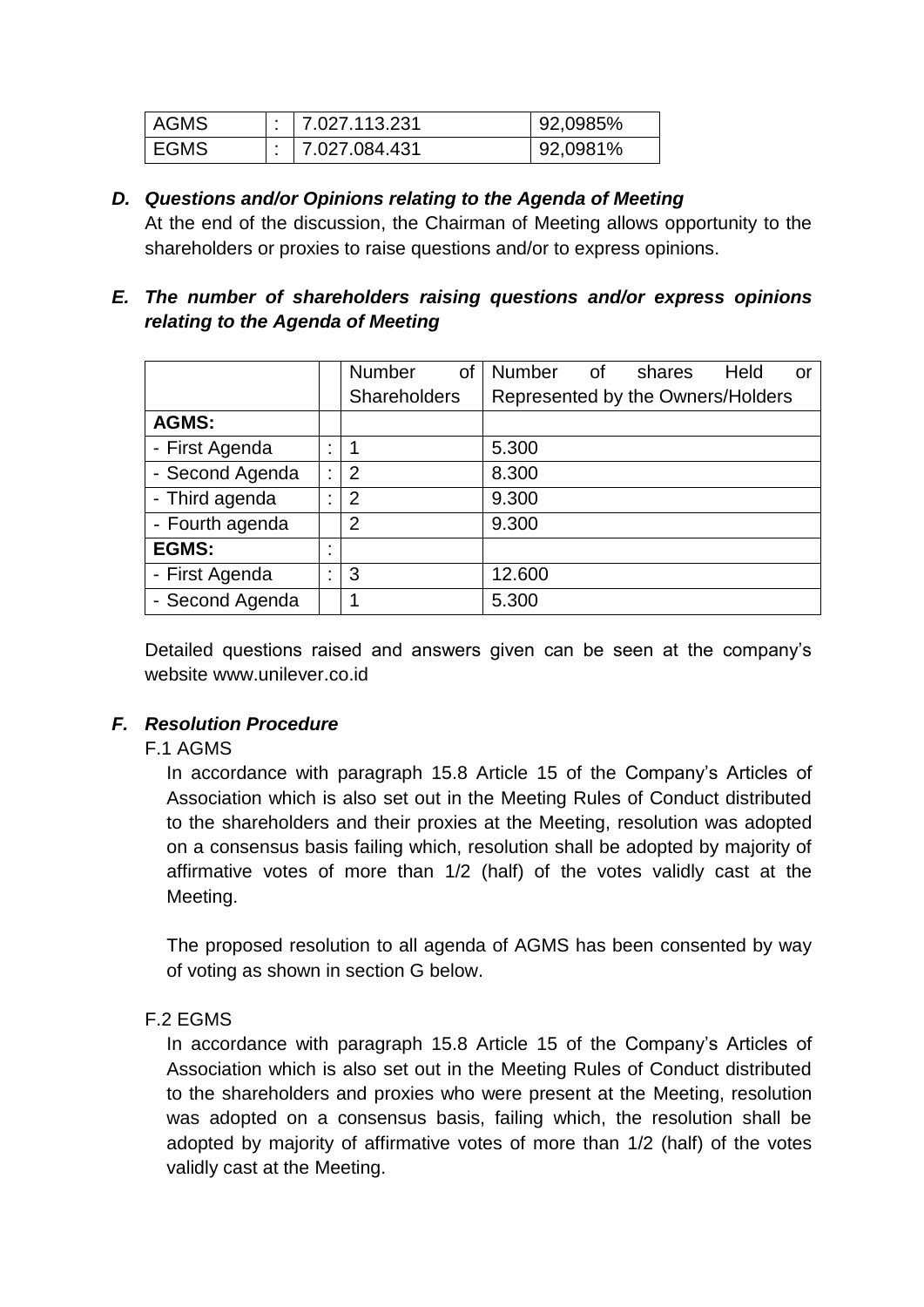The proposed resolution to all agenda of AGMS has been consented by way of voting as shown in section G below.

#### *G. Resolution*

## *AGMS*

Voting on resolutions of all agenda of AGMS was conducted by way of valid voting equal to the number of shares whose holders/owners were present at the AGMS, either in person or by proxy, totaling 7.037.859.377 and the Percentage shown in the table below is the number of shares.

| Agenda        | <b>Consenting</b> | <b>Dissenting</b> | <b>Abstain</b> | <b>Total</b>         |
|---------------|-------------------|-------------------|----------------|----------------------|
|               |                   |                   |                | <b>Consenting</b>    |
|               |                   |                   |                | <b>Abstain Votes</b> |
| <b>First</b>  | 7.026.226.631     | $\Omega$          | 886,600 shares | 7.027.113.231        |
| Agenda        | shares            |                   | representing   | shares               |
|               | representing      |                   | 0,013%         | representing         |
|               | 99,99%            |                   |                | 100%                 |
| <b>Second</b> | 7.016.256.531     | 10.856.700        | $\overline{0}$ | 7.016.256.531        |
| Agenda        | shares            | shares            |                | shares               |
|               | representing      | representing      |                | representing         |
|               | 99,85%            | 0,154%            |                | 99,85%               |
| <b>Third</b>  | 6.995.924.368     | 30.837.083        | 351.780 shares | 6.996.276.148        |
| agenda        | shares            | shares            | representing   | shares               |
|               | representing      | representing      | 0,005%         | representing         |
|               | 99,56%            | 0,44%             |                | 99,56%               |
| <b>Third</b>  | 6.723.379.035     | 297.086.196       | 6.648.000      | 6.730.027.035        |
| agenda        | shares            | shares            | shares         | shares               |
|               | representing      | representing      | representing   | representing         |
|               | 95,68%            | 4,23%             | 0,09%          | 95,77%               |

## *AGMS*

Voting on resolutions of all AGMS agenda was conducted by the number of valid votes equal to the number of shares whose holders/owners were present or represented at the EGMS, a sum of 7,027,084,431 and the percentage shown in the table below is the number of the said shares.

|              | Agenda   Consenting | <b>Dissenting</b> | <b>Abstain</b> | <b>Total</b><br><b>Consenting</b><br><b>Abstain Votes</b> |
|--------------|---------------------|-------------------|----------------|-----------------------------------------------------------|
| <b>First</b> | 6.950.557.831       | 3.132.300 shares  | 73.394.300     | 7.023.952.131                                             |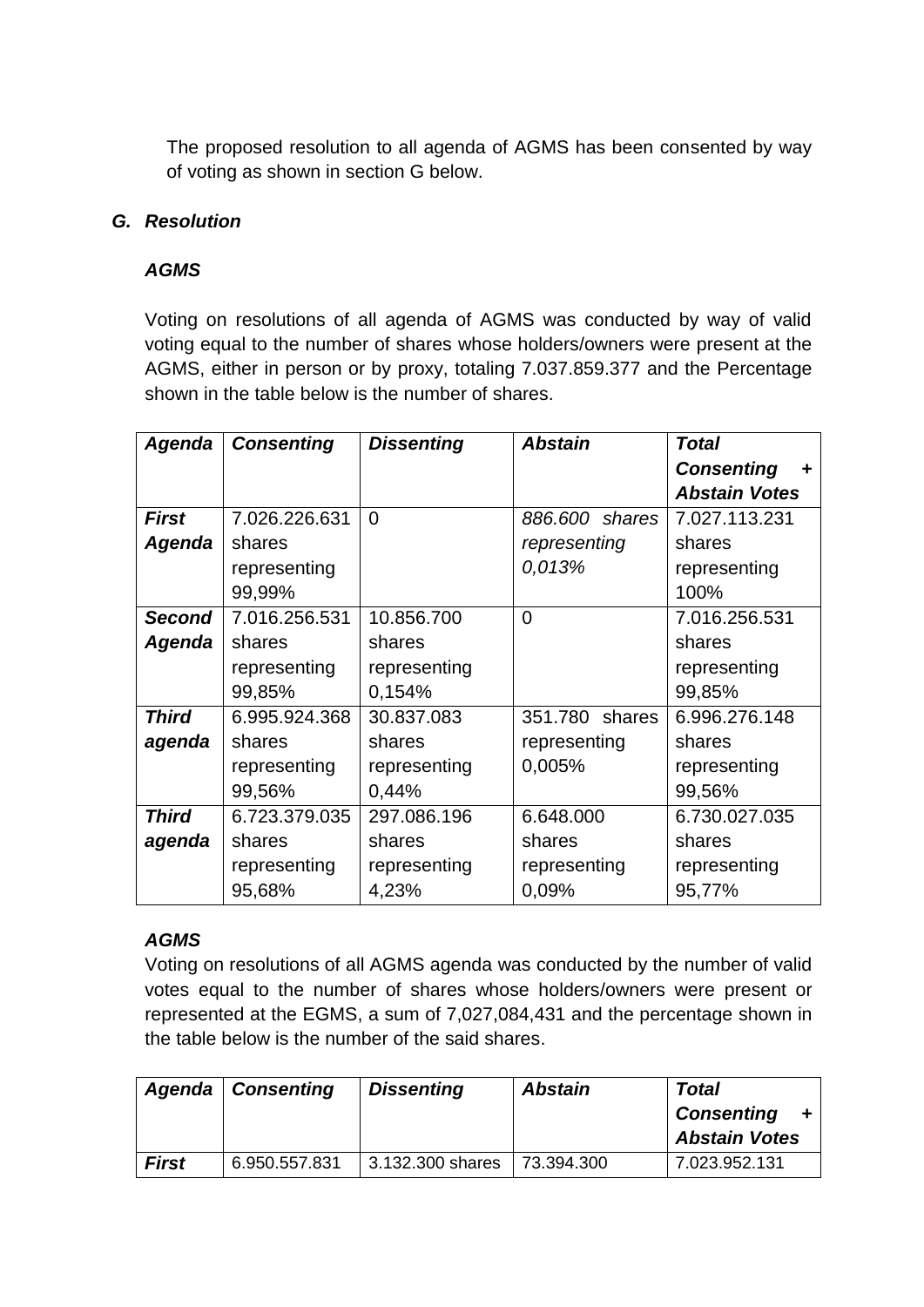| Agenda        | shares        | representing          | shares           | shares        |
|---------------|---------------|-----------------------|------------------|---------------|
|               | representing  | 0,05%<br>representing |                  | representing  |
|               | 98,91%        |                       | 1,04%            | 99,96%        |
| <b>Second</b> | 6.744.203.094 | 280.797.937           | 2.083.400 shares | 6.746.286.494 |
| Agenda        | shares        | saham mewakili        | representing     | shares        |
|               | representing  | 4,00%                 | 0,03%            | representing  |
|               | 95,97%        |                       |                  | 96,00%        |

# *H. Meeting Resolution*

# *H.1 First Agenda*

- 1. To approve the Financial Statement and Annual Report of the Company including Supervisory Report of the Board of Commissioners Company and Corporate Social Responsibility Report to accounting year which ended 31 December 2016.
- 2. To grant full acquittal and discharge to the members of the Board of Directors from all managerial duties and exercise of their powers and authorities and to the members of the Board of Commissioners from their supervisory duties in the accounting year which ended 31 December 2016 to the extent reflected in the Financial Statement Company and Annual Report approved.

## *H.2 Second Agenda*

1. Distribute final dividend from the Company's net earnings to accounting year which ended 31 December 2016 totaling IDR460,- (Four Hundred sixty Rupiah) per share or totaling IDR 3.509.800.000.000 (Three Trillion Five Hundred Nine billion Eight Hundred Million Rupiah) ("**Final Dividend**"), to the holder/owner of 7.630.000.000 (seven billion six Hundred Thirty million) shares whose names are entered in the Company's Shareholder Register as of 10 July 2017\* at 16:00 Western Indonesian Standard Time ("**Eligible Shareholders**"), in compliance with the rules of PT Bursa Efek Indonesia however for the purpose of trade of shares in the Indonesian Stock Exchange, in case of shares in the collective custody, the following provisions shall apply:

-Cash Cum Dividend in the Regular and Negotiation Market on 5 July 2017;

-Ex Dividend in the Regular and Negotiation Market on 6 July 2017;

-Cum Dividend in the Cash Market on 10 July 2017; and

-Ex Dividend in the Cash Market on 11 July 2017.

2. To approve the distribution of interim dividend for the accounting year 2016 of the net profit credited in the Company's books for the period which ended 31 December 2016 an amount of IDR375,- (Three Hundred Seventy Five Rupiah) per share or totaling IDR2.861.250.000.000,- (Two Trillion Eight Hundred sixty one billion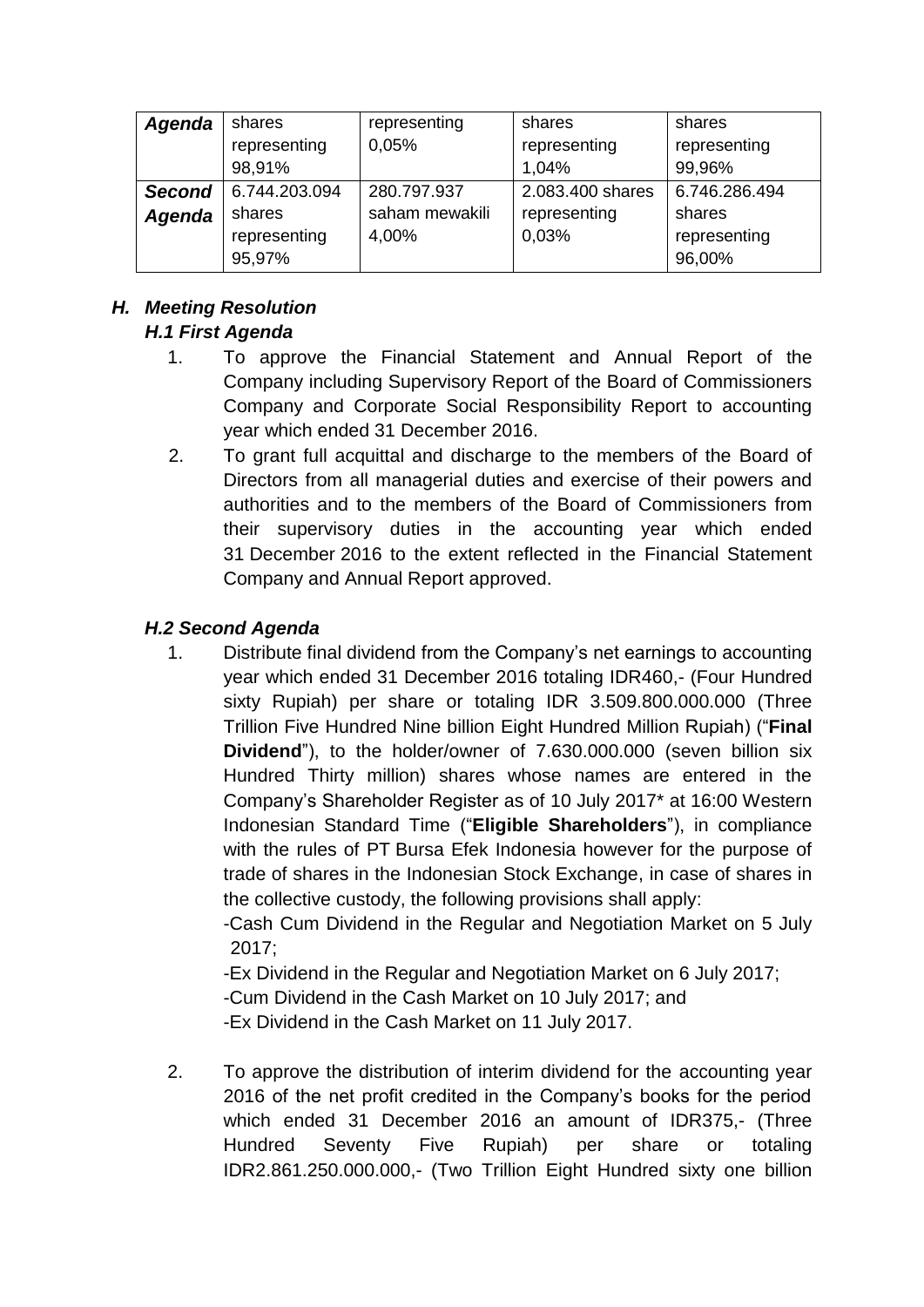Two Hundred Fifty Million Rupiahs) to the holders/owners of 7.630.000.000 (seven billion six Hundred Thirty million) shares in the company whose names are entered in the Company's Shareholder Register as of 8 December 2016 at 16:00 Western Indonesian Standard Time and the payment of which was effected on 22 December 2016.

Therefore, the amount of dividend to be received by the shareholders of the saham Company for the accounting year which ended 31 December 2016 is totaling IDR835,- (Eight Hundred Thirty Five Rupiah) per share or IDR6.371.050.000.000,- (Six Trillion Three Hundred Seventy One billion Fifty Million Rupiah).

The payment of Final dividend to the Eligible Shareholders will be made no later than 20 July 2017.

Eligible Shareholders whose shares are not placed yet in the collective custody of PT Kustodian Sentral Efek Indonesia ("KSEI"), the payment of Final dividend will be made by bank transfer bank to the account nominated by the Eligible Shareholders.

For the purpose of bank transfer, Eligible Shareholders whose shares are not put in the collective custody of KSEI, are expected to notify in writing the bank's name and account number of Eligible Shareholders to The Company's Stock Administration Bureau, PT Sharestar Indonesia, having its address at Citra Graha Building Lantai 7, Jalan Jenderal Gatot Subroto Kav. 35-36, Jakarta 12950 or to the Company no later than 10 July 2017 at 16:00 Western Indonesian Standard Time.

In case of Eligible Shareholders whose shares are placed in the collective custody with KSEI, Final dividend will be distributed through the account holder with KSEI in accordance with applicable laws.

Distribution of Final dividend shall be subjected to dividend tax in accordance with applicable rules, which is to be withheld by the Company.

The shareholder who is Resident Taxpayer in the form of entity, will be required to submit Taxpayer Identification Number to KSEI, at Gedung Indonesian Stock Exchange, Tower I Lt. 5 Jl. Jend. Sudirman Kaveling 52-53 Jakarta 12190 or to the Company's Stock Administration Bureau, PT Sharestar Indonesia, no later than on 10 July 2017 through 16:00 Western Indonesian Standard Time.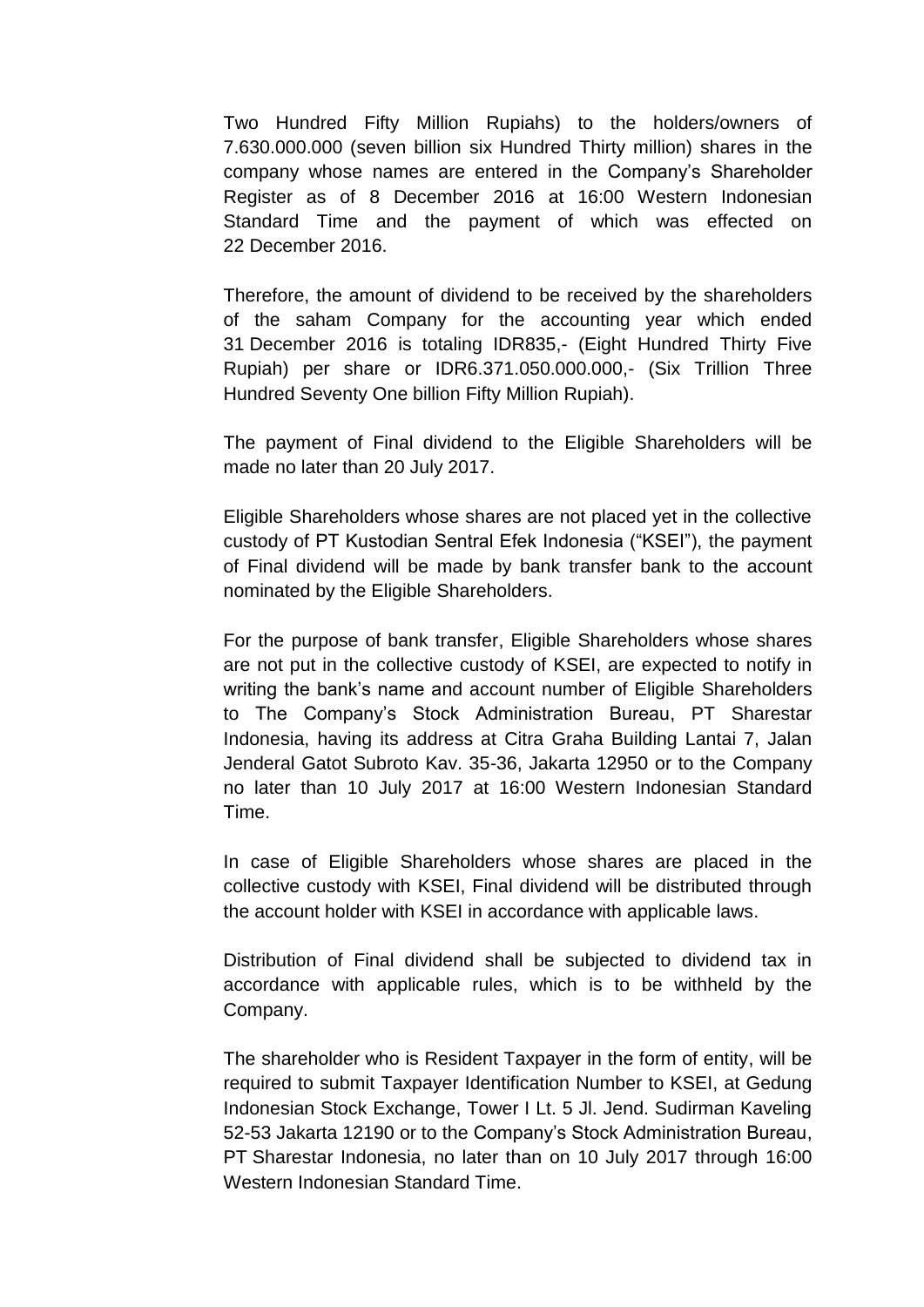The shareholder who is Non-Resident Taxpayer wishing to apply for exemption or discount of income tax rate (PPh) under Article 26 shall be taxpayer domiciled in the Treaty Partner Countries and the following provisions shall apply:

- i) whose shares in the Company have not been placed in the collective custody of KSEI, to deliver the original certificate of domicile or certified photocopy to the Company's Stock Administration Bureau, namely PT Sharestar Indonesia; and
- (ii) whose shares in the Company have been placed in the collective custody with KSEI, to deliver the original certificate of domicile or certified photocopy to KSEI, through the participant designated by the shareholders concerned.

Certificate of Domicile shall be submitted no later than 10 July 2017 through 16:00 Western Indonesian Standard Time. The photocopy of Certificate of Domicile must have been submitted to the Head of Major Tax Office Two at Gedung Sudirman Lt. 14-15, Jl. Jendral Sudirman Kav. 56, Senayan, Kebayoran Baru where the Company is registered as taxpayer.

- 3. To appoint and authorize the Board of Directors Company to distribute the Final dividend and for such purpose, to take all actions required and necessary including but not limited to announce the distribution of Final dividend in at least 2 (two) daily Indonesian newspapers published nationwide within the territory of the Republic of Indonesia.
- 4. To determine the amount of retained earnings not appropriated by the Company, following the payment of Final dividend for the subsequent accounting year.
- *\*Note: the distribution of dividend for the accounting year 2016 is re-scheduled since June 23 2017 is declared as national public holiday as per letter issued by Indonesian Stock Exchange No S-03429/BEI.PP3/06-2017 dated June 20 2017 to the Company on Schedule of Dividend Distribution in 2016 of PT Unilever Indonesia Tbk.*

## *H.3 Third Agenda*

- 1. to appoint Public Accountant registered with the Financial Services Authority to perform audit on the company's ledgers which will end on 31 December 2017, however it is a condition that Public Accountant to be appointed is registered with the Financial Services Authority and must have good understanding of the Company's business; and
- 2. to fix the amount of remuneration to the Public Accountant and other requirements as applicable.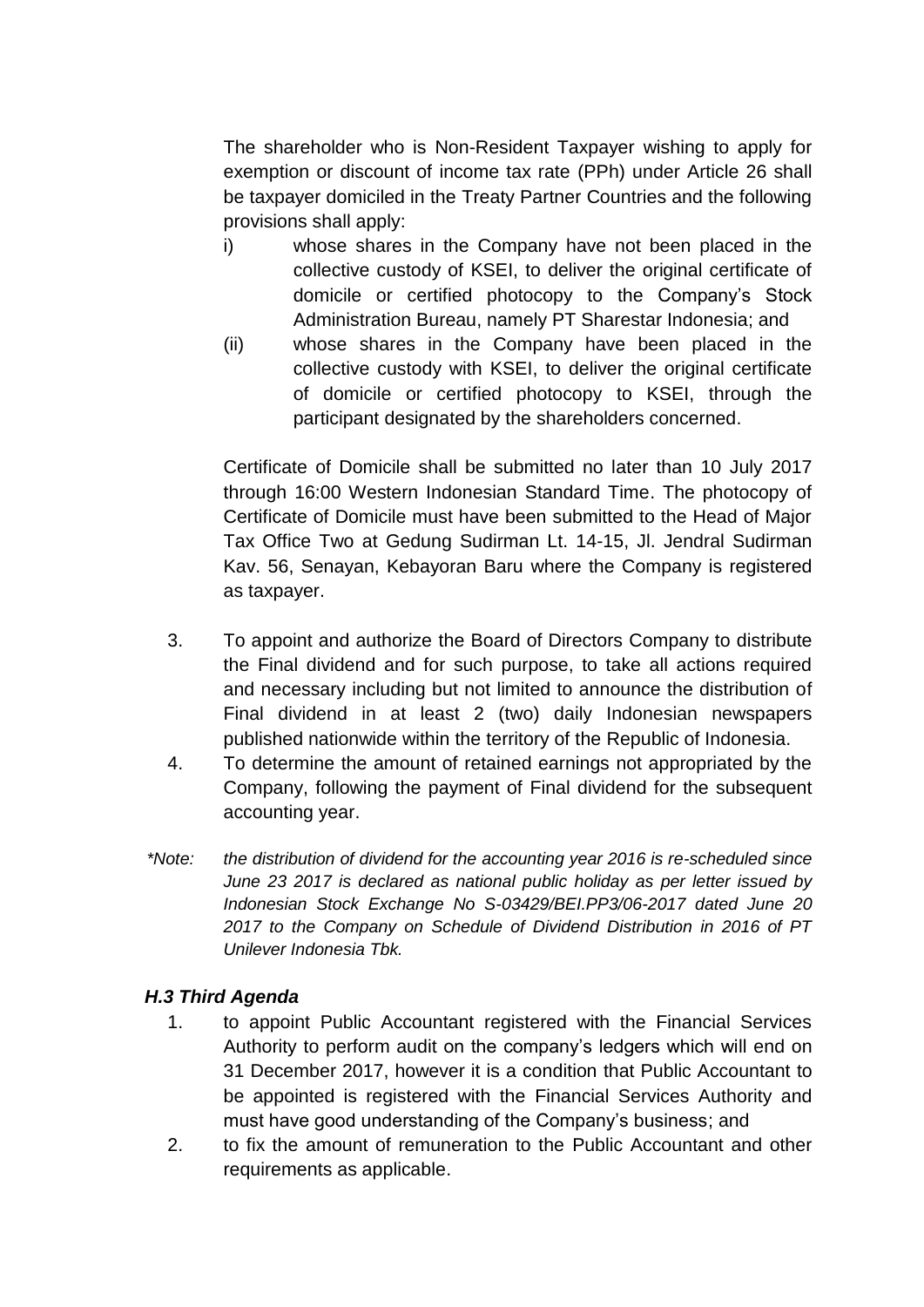## *H.4 Fourth Agenda*

- 1. To reappoint the current members of the Board of Directors effective as of the close of the Meeting, therefore the composition of the members of the Board of Directors Company for the term of office until the close of Annual General Meeting of Shareholders of the Company to be held in 2020 is as follows:
	- President Director: Mr. Hemant Bakshi:
	- Director: Mrs. Enny Hartati;
	- Director: Mr. Tevilyan Yudhistira Rusli;
	- Director Independen: Mr. Sancoyo Antarikso;
	- Director: Mrs. Annemarieke de Haan;
	- Director: Mr. Willy Saelan;
	- Director: Mrs. Amparo Cheung Aswin;
	- Director: Mr. Vikas Gupta;
	- Director: Mrs. Hernie Raharja; and
	- Director: Mr. Jochanan Senf
- 2. To confirm that the composition of the members of the Board of Commissioners for their term of office to the close of Annual general meeting of shareholders to be held in 2018 is as follows:
	- President Commissioner: Mr. Maurits Daniel Rudolf Lalisang; • Independent Commissioner: Mr. Cyrillus Harinowo; • Independent Commissioner: Mr. Erry Firmansyah; • Independent Commissioner: Mr. Hikmahanto Juwana; and
	- Independent Commissioner: Mr. Mahendra Siregar.
- 3. To fix the adjustment to salary and allowance to the members of the Board of Commissioners at increment rate of 9% (nine percent) of the amount of salary and allowance in 2016 and to authorize the President Commissioner of the Company to fix the allocation to each member of the Board of Commissioners.
- 4. To appoint and authorize with full powers and authorities the Board of Commissioners Company to fix the amount of salary and allowance to the Board of Directors Company for the accounting year which will end on 31 December 2017 and the allocation to each member of the Board of Directors.

## *H.4 First Agenda*

1. to authorize the Board of Directors Company to sign the Loan Agreement with Unilever Finance International AG, Switzerland to enable the Company to secure the loan facility at maximum value of